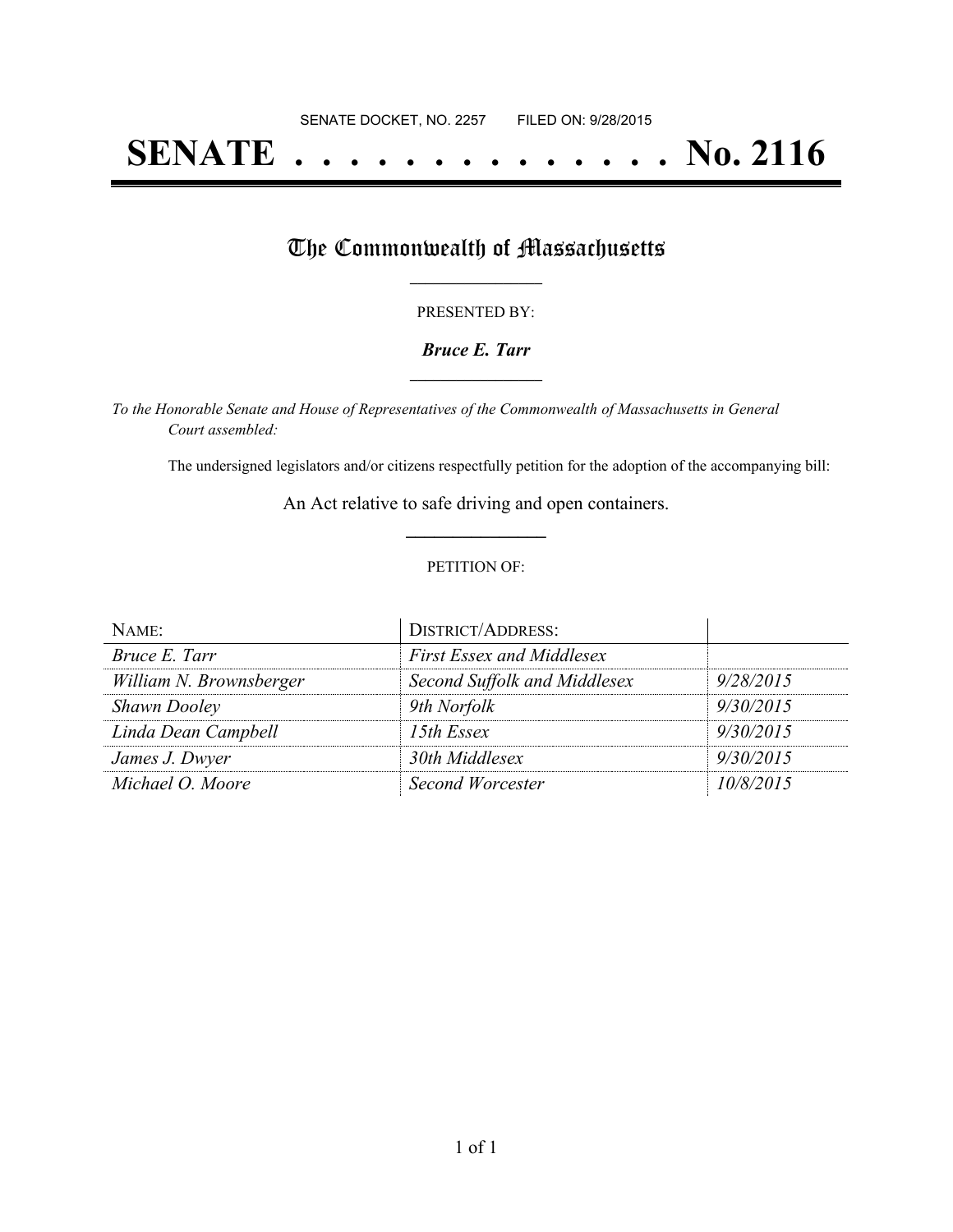#### SENATE DOCKET, NO. 2257 FILED ON: 9/28/2015

## **SENATE . . . . . . . . . . . . . . No. 2116**

By Mr. Tarr, a petition (accompanied by bill, Senate, No. 2116) (subject to Joint Rule 12) of Bruce E. Tarr, William N. Brownsberger, Shawn Dooley and other members of the General Court for legislation relative to safe driving and open containers. The Judiciary.

### The Commonwealth of Massachusetts

**In the One Hundred and Eighty-Ninth General Court (2015-2016) \_\_\_\_\_\_\_\_\_\_\_\_\_\_\_**

**\_\_\_\_\_\_\_\_\_\_\_\_\_\_\_**

An Act relative to safe driving and open containers.

Be it enacted by the Senate and House of Representatives in General Court assembled, and by the authority *of the same, as follows:*

|                | SECTION 1. Chapter 90 of the General Laws, as appearing in the 2014 Official Edition                    |
|----------------|---------------------------------------------------------------------------------------------------------|
| 2              | is hereby amended after Section 24I by inserting the following new section:-                            |
| 3              | Section 24I <sup>1</sup> / <sub>2</sub> . Possession of narcotic drugs and marihuana in motor vehicles. |
| $\overline{4}$ | Section $24I\frac{1}{2}$ . (a) As used in this section, the following word shall have the following     |
| 5              | meaning:                                                                                                |
| 6              | "Open container," a prescription bottle, plastic bag, or other receptacle used to contain a             |
| 7              | narcotic drug or marihuana, as defined in Section 1 of Chapter 93C of the General Laws, that has        |
| 8              | been opened or has a broken seal or the contents of which have been partially removed or                |
| 9              | consumed.                                                                                               |
| 10             | (b) Whoever, upon any way or in any place to which the public has a right of access, or                 |
| 11             | upon any way or in any place to which members of the public have access as invitees or                  |